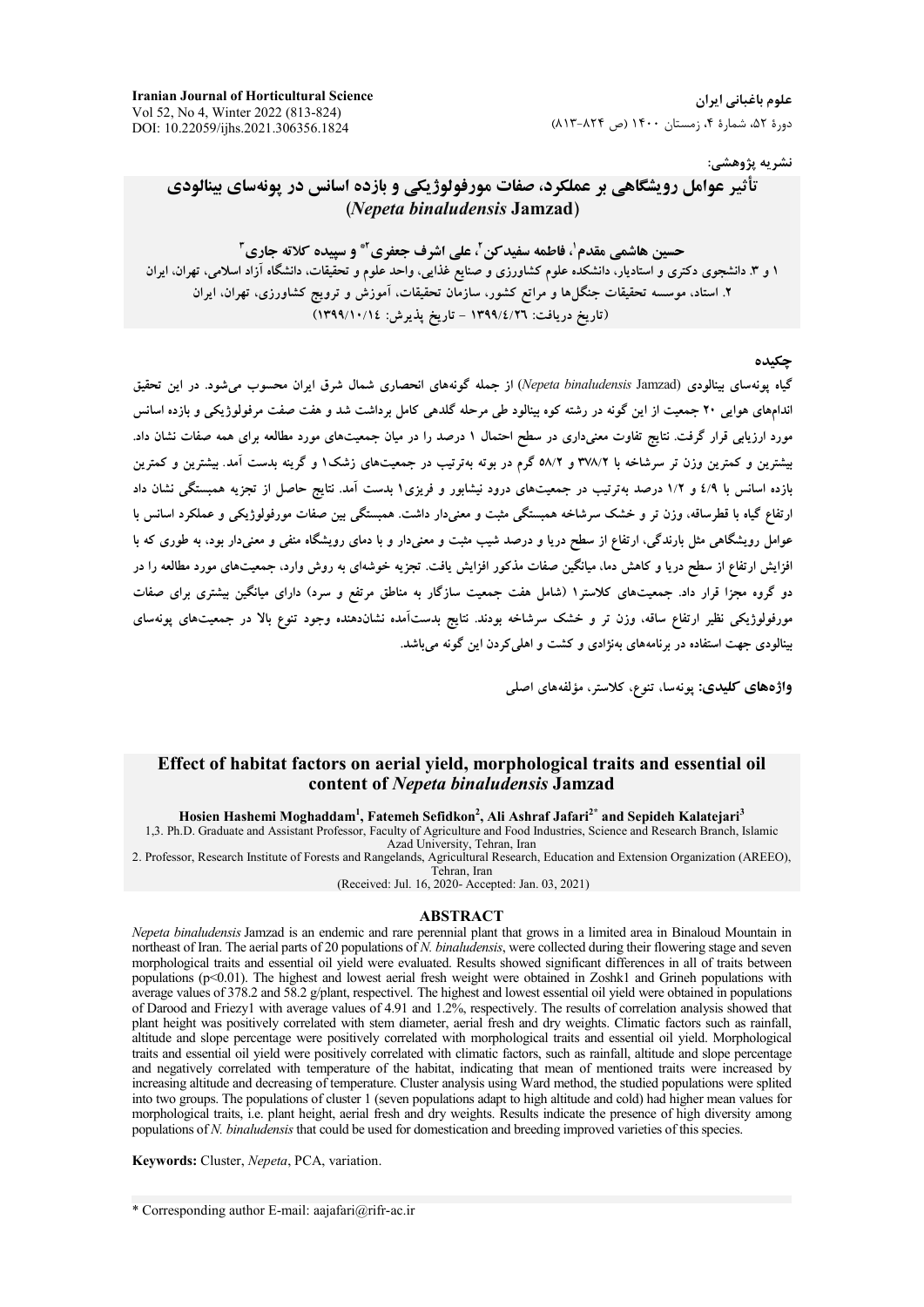#### مقدمه

در ایران جنس Nepeta با نام فارسی متداول پونهسا شناخته می شود. این جنس بهطور تقریبی دارای ۳۰۰ گونه گیاهی است که بیشتر آنها چندساله علفی هستند و در اروسيا گسترش دارند (Jamzad et al., 2003). بیشترین تنوع و فراوانی گونههای این جنس در دو منطقه آسیای جنوبغربی شامل ترکیه و ایران و رشته کوههای هیمالیای غربی شامل هندوکش یافت شده است (Jamzad et al., 2003). بهطور ويژه، ايران يكي از خاستگاههای اصلی این جنس است که این مناطق بیشترین تنوع و فراوانی انواع گونهها این جنس را دارا می باشد. در ایران حدود ۷۵ گونه از این جنس در مناطق مختلف ایران به طور وحشی یافت میشوند که تعداد زیادی از آنها (حدود ۵۴ درصد گونهها) انحصاری ایران .(Ghahreman, 1999; Jamzad et al., 2003). پونهسای بینالودی متعلق به خانواده نعناعیان، از گونههای پونهسای بومی ایران است. این گونه بومی و نادر و چندساله که به طور محدود در رشته کوه بینالود واقع در شمال شرقی ایران رشد می کند (Ghahreman, 1999) این گیاه در رویشگاههای با ارتفاع ۲۳۰۰ تا ۲۷۰۰ متر بالای سطح دریا و با میانگین بارندگی سالانه ۳۵۰ تا ٣٧٠ ميلي متر رويش دارد ( Rustaiyan & Nadji, 1999; .(Nadjafi et al., 2009

در طب سنتی ایرانی گونههای پونهسا در موارد متعددی نظیر ضد تشنج، خلط آور، مدر، ضد آسم، ضد عفونی کننده، ضد سرفه، معرق، تقویت کننده، قاعده آور. اختلالات گوارشی، میگرن، سردرد، اختلالات عروقی، مدر، ضد درد، ضد اسپاسم، ضد ویروسی، ضد قارچی، ضد باکتریایی، ضد تورم، ضد التهاب، آرامش بخش، قابض، درمان موضعي جوشهای پوستی، و برای گزش عقرب و مار، دور کنندگی حشرات را مورد استفاده قرار میگیرند .(Zargari, 1990; Formisano et al., 2011)

بررسی تنوع بین گیاهان دارویی و معطر زمینه را برای انجام برنامههای اصلاحی مورفولوژیکی، بیولوژیکی و فیتوشیمیایی به منظور بهبود ویژگیهای دارویی آنها امکانپذیر میسازد. روشهای مختلفی برای بررسی تنوع بین گیاهان وجود دارد که

مرسومترین آنها ارزیابی تنوع مورفولوژیکی است .(Karimi et al., 2014)

مطالعات همبستگی بین عملکرد سرشاخه و صفات مورفولوژیکی در گیاهان تیره نعناعیان بوفور انجام شده است . در تعدادی از مطالعات که روی گونه های مختلف مرزه انجام شده است نتايج متفاوتى بدست آمده است. همبستگی مثبتی بین بازده اسانس و صفات مورفولوژیکی از قبیل، وزن برگ و گل و بازده Satureja bachtiarica اسانس در مرزه بختیاری توسط .Khadivi-Khub *et al. هم*بستگى مثبت بین ارتفاع بوته، وزن تر و وزن خشک و بازده Satureja rechingeri (شینگری Satureja rechingeri توسط .Eghlima et al (2018) همبستگی مثبت بین ارتفاع بوته، طول میانگره ساقه، طول برگ و طول گل آذين و بازده اسانس در مرزه Satureja mutica توسط .2014) Karimi et al (2014). همبستگی مثبت بین وزن خشک و بازده اسانس در مرزه خوراکی Satureja توسط .Hadian et al توسط .Hadian et dl (2009)، بين طول ساقه، اندازه برگ و بازده اسانس در آویشن Thymus توسط .Yavari et al و (2010) و همبستگی مثبت بین ارتفاع ساقه، وزن تر و وزن خشک سرشاخه، طول، وزن برگ و بازده اسانس در چندگونه Razaei et al., ) از جنس آویشن گزارش شده است 2016). در مقابل، برخی مطالعات نشان داده است که صفات مورفولوژیکی همبستگی منفی بازده اسانس دارند نظیر همبستگی منفی بین طول میانگره و بازده Satureja khuzistanica اسانس در مرزه خوزستانی  $\mu$ توسط .Hadian et al (2011) و همبستگی منفی بین طول میانگره، طول برگ، طول جام و بازده اسانس در مرزه رشینگریSatureja rechingeri گزارش شده .(Esmaeili et al., 2016)

در مطالعاتی در خصوص اثر ارتفاع از سطح دریا بر خصوصیات مورفولوژیکی انجام شده است Kofidis 2008) & Bosabalidis گزارش کردند که در ارتفاعات بالاتر طول برگ در Nepeta nuda كاهش يافت. در همين راستا .Narimani et al (2017) نشان دادند که در رویشگاههای ارتفاعات بالاتر اندازه برخی خصوصیات مورفولوژیکی مانند ارتفاع بوته، طول و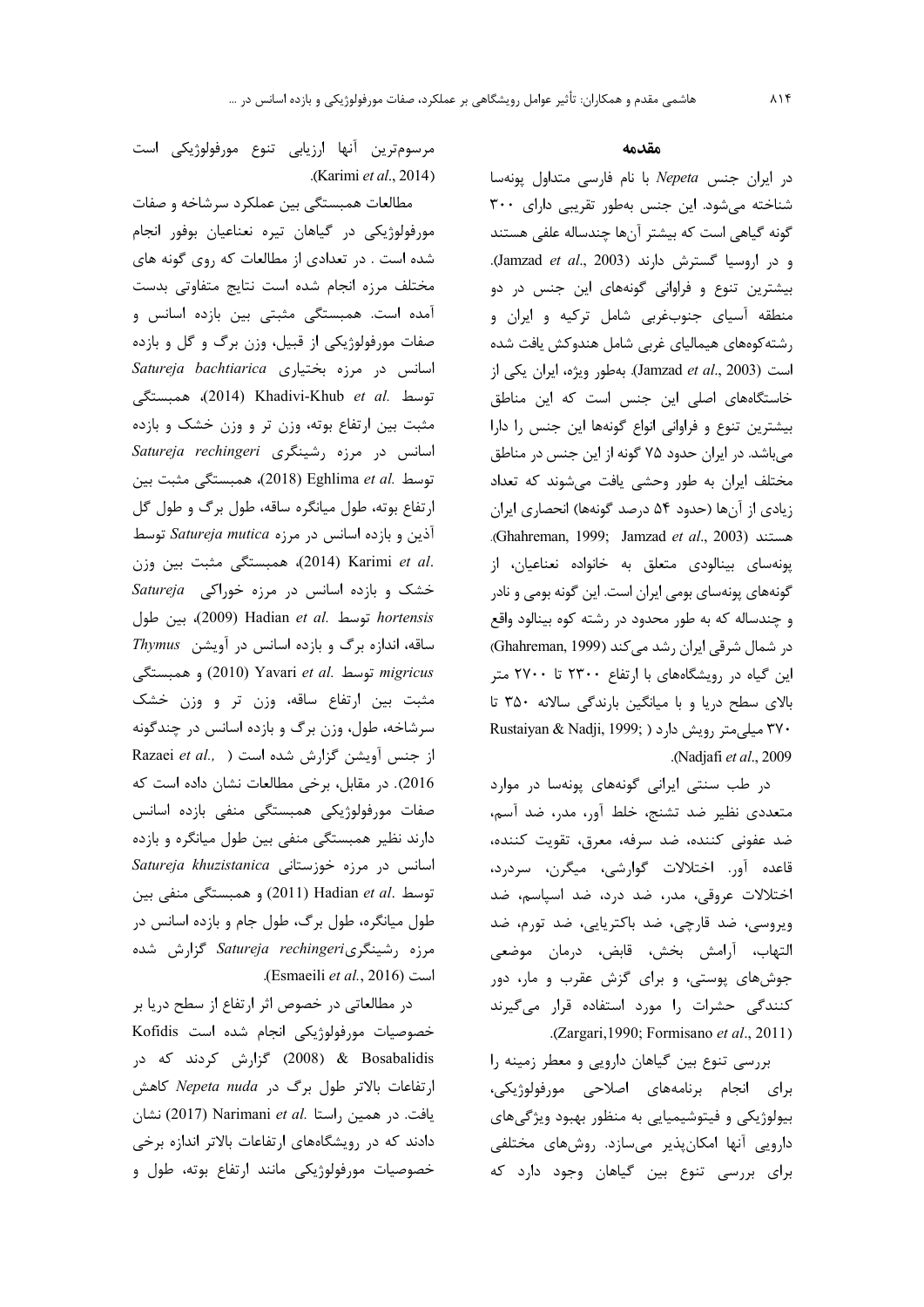عرض برگ و طول گلآذین در گونههای یونهسای Nepeta nuda و Nepeta crassifolia كاهش يافت. *Origanum* در گونه Origanum) در .onites L در تركيه نشان دادند كه اين گياه در منطق مرتفع تر ارتفاع گیاه، طول برگ و تعداد گلهای کمتری داشتند ولی اندازه گلها بزرگتر بود.

در مطالعه اثر ارتفاع از سطح دریا بر عملکرد Layeghhaghighi et al. مورفولوژیکی Layeghhaghighi et al. (2017) گزارش كردند كه ارتفاع از سطح دريا اثر معنىدارى روى صفات مورفولوژيكى وزن خشك Mepeta و بازده اسانس در گونه Nepeta pogonosperma داشته است و نتايج آنها نشان داد كه در ارتفاعات بالا (۲۸۰۰ متر) عملکرد و کمیت تركيبات اسانس افزايش يافت. Yavari et al. (2010) در مطالعه آویشن آذربایجانی Thymus migricus همبستگی منفی بین ارتفاع رویشگاه با میزان اسانس گزارش کردند و کمترین و بیشترین عملکرد اسانس در مناطق مرتفع شهرستان هريس با ارتفاع از سطح دریا (۱۹۰۰) و شهرستان جلفا (۷۳۶ متر) بدست آوردند. .Mohammadian et al (2014) نيز در مطالعه اثر ارتفاع از سطح دریا بر بازده اسانس آویشن Thymus ۲۵۰۰ تا ۶۵۰۰ جهار رویشگاه با دامنه ارتفاعی ۱۸۰۰ تا ۲۵۰۰ متر از سطح دریا، بیشترین میزان اسانس در ارتفاعات ۲۵۰۰ متری بدست آورد. در مقابل برخی گزارشها حاکی کاهش عملکرد اسانس در مناطق مرتفع و پر باران Yavari et al., 2010; Habibi et al., 2007; ) میباشد .(Figueiredo et al., 2008

با توجه به اینکه در حال حاضر گیاه پونهسای بینالودی از طبیعت برداشت میشود. بررسی کمی و کیفی این گیاه در رویشگاههای طبیعی نقش بسزایی در شناسایی اکوتیپهای برتر جهت کشت و اهلی سازی این گیاه با ارزش دارد.

از طرفی با توجه به اهمیت ارتفاع از سطح دریا بر عملکرد سرشاخه و بازده اسانس در رویشگاه طبیعی در ارتفاعات بينالود استان خراسان رضوى و عدم وجود تحقیقاتی در این زمینه انجام این تحقیق ضروری به نظر میرسد. هدف از این تحقیق بررسی اثر رویشگاه بر عملکرد، صفات مورفولوژیکی و بازده اسانس در پونهسای

بينالودي Nepeta binaludensis Jamzad بوده كه نتايج حاصل از بررسی عملکرد، ریخت شناسی و بازده اسانس به منظور انتخاب توده مناسب برای ورود به عرصه کشت و اهلی سازی مورد استفاده قرار خواهد گرفت.

## مواد و روشها

شرايط اكولوژيكي منطقه

جامعه مورد مطالعه در این پژوهش شامل بیست جمعیت وحشى از گونه Nepeta binaludensis بود. اين جمعیتها از چندین منطقه جغرافیایی واقع در رشته کوه بینالود واقع در استان خراسان رضوی شامل رویشگاههای گود حسینی امیری زشک ارتفاعات روستاهای دیزباد، درود، گرینه نیشابور و ارتفاعات رویشگاههای زشک، ازغد، كنگ (سه رويشگاه)، جاغرق، كردينه، دهبار، فريزي، دولت آباد، گلمکان، مغان و مزرعه تحقیقات كشاورزي(صديقى) مشهد بود (شكل ١). مشخصات جغرافیایی و اقلیمی از جمله طول و عرض جغرافیایی و ارتفاع محل، درجه شیب، جهت شیب رویشگاههای نمونه برداری با استفاده از نرمافزار GPS برای هر منطقه ثبت شدند متغیرهای فیزیوگرافی (شیب، ارتفاع و جهت شیب)، با استفاده از لایه رقومی ارتفاع در محیط نرمافزار 5.ArcGIS 10 تهيه شدند (جدول ١). با توجه به اينكه بین بارندگی و ارتفاع ارتباط مستقیم و بین دما و ارتفاع ارتباط معکوس وجود دارد و با افزایش ارتفاع میزان بارندگی نیز افزایش می یابد، پارامترهای اقلیمی شامل بارندگی سالیانه، بارندگی در ماه گرم، دمای سالیانه، دمای ماه مرطوب براساس اطلاعات ایستگاههای هواشناسی مجاور با استفاده از نقشههای توپوگرافی رقومی ارتفاع به کمک نرمافزار GIS برای هر رویشگاه محاسبه شدند (جدول ١).

# روش تحقيق

در این تحقیق سرشاخه گلدار ۲۰ جمعیت از یونهسای بینالودی از ۲۰ رویشگاه در رشته کوه بینالود (جدول ۱) در تیر و مرداد ماه ۱۳۹۷ در مرحله گلدهی جمعآوری شد. نمونه هرباریومی گونه گیاهی در هرباریوم ملی ایران در موسسه تحقیقات جنگلها و مراتع کشور شناسایی و با شماره هرباریومی ۵۹۲ ثبت شد.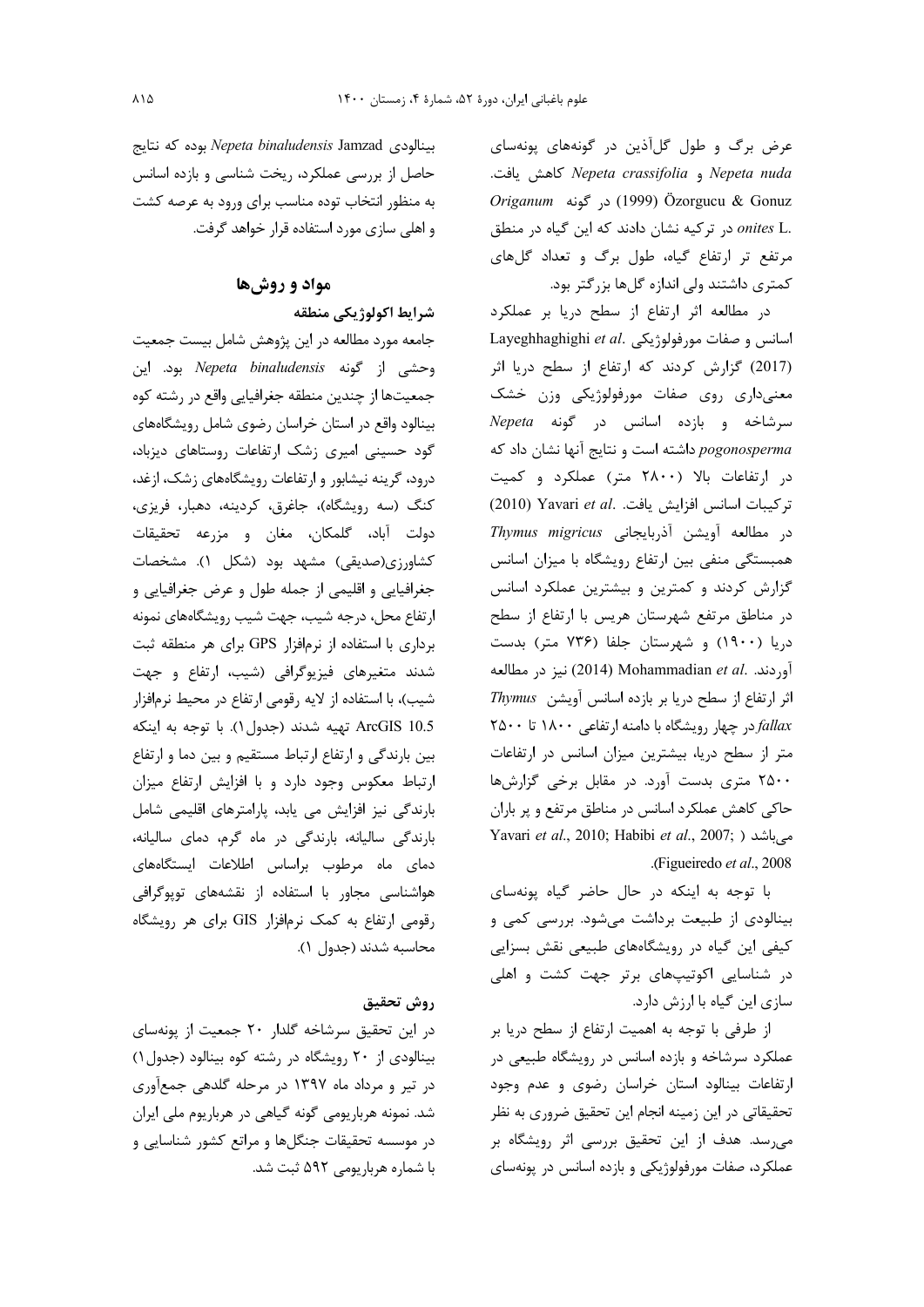مورفولوژیکی همه بوته اندازهگیری شد و میانگین ۱۰ بوته بعنوان تكرار در نظر گرفته شد. علاوه بر این، از هر ترانسکت یک نمونه ۱۰۰ گرمی با مخلوط کردن سرشاخه ۱۰ بوته برای اندازهگیری اسانس انتخاب شدند.

نمونهبرداری به نحوی انجام شد که تا حد امکان بیانگر کل رویشگاه مورد بررسی باشد. نمونه برداری با استفاده از سه ترانسکت موازی به طول ۱۰۰ متر انجام گرفت. از روی هر ترانسکت ۱۰ بوته به صورت تصادفی انتخاب شدند و عملکرد و صفات

جدول ۱. موقعیت جغرافیایی، شرایط آب و هوایی ۲۰ رویشگاه نمونه برداری پونهسای بینالودی در رشته کوه بینالود، مشهد

ايران.

| Table 1. Geographical locations and climatic conditions of 20 sampling sites of <i>Nepeta binaludensis</i> in Binalud |  |                                 |  |                |  |  |  |  |
|-----------------------------------------------------------------------------------------------------------------------|--|---------------------------------|--|----------------|--|--|--|--|
| Mountain, Mashad, Iran.                                                                                               |  |                                 |  |                |  |  |  |  |
|                                                                                                                       |  | Annual Hotmonth Wetmonth Annual |  | S <sub>l</sub> |  |  |  |  |

| No | Local                 | Altitude<br>$(m \text{ a sl})$ | Latitude<br>N | Longitude<br>E | Annual<br>raining<br>(mm) | Hot month<br>raining<br>(mm) | Wet month<br>Temp.<br>$(^\circ C)$ | Annual<br>Temp.<br>(°C) | Slope<br>degree | Slope<br>$(\%)$ |
|----|-----------------------|--------------------------------|---------------|----------------|---------------------------|------------------------------|------------------------------------|-------------------------|-----------------|-----------------|
|    | Azghad                | 2288                           | 36°10'35"     | 59°16'02"      | 308                       | 18                           | 5.30                               | 6.20                    | 11.76           | 20.83           |
| 2  | Darrod                | 2480                           | 36°11'07"     | 59°12'10"      | 325                       | 22                           | 3.90                               | 4.60                    | 14.47           | 25.80           |
| 3  | Dehbar                | 2413                           | 36°13'19"     | 59°14'12"      | 306                       | 18                           | 5.60                               | 6.50                    | 24.70           | 46.00           |
| 4  | Dizbad                | 2457                           | 36°07'43"     | 59°15'51"      | 271                       | 11                           | 9.30                               | 10.50                   | 4.28            | 7.49            |
| 5  | Dowlatabad            | 2344                           | 36°18'22"     | 59°05'02"      | 301                       | 18                           | 5.70                               | 6.70                    | 25.88           | 48.52           |
| 6  | Ferezil               | 2391                           | 36°25'30"     | 58°54'55"      | 298                       | 19                           | 6.00                               | 6.90                    | 16.81           | 30.22           |
|    | Ferezi2               | 2268                           | 36°25'35"     | 58°54'13"      | 300                       | 19                           | 5.60                               | 6.50                    | 7.42            | 13.02           |
| 8  | Gerene                | 2630                           | 36°10'35"     | 59°13'29"      | 313                       | 19                           | 4.80                               | 5.70                    | 39.13           | 81.36           |
| 9  | Golmakan              | 2375                           | 36°20'03"     | 59°03'17"      | 308                       | 20                           | 5.20                               | 6.00                    | 4.30            | 7.52            |
| 10 | Jaghargh1             | 2366                           | 36°18'22"     | 59°11'08"      | 303                       | 18                           | 5.70                               | 6.70                    | 20.84           | 38.06           |
| 11 | Jaghargh <sub>2</sub> | 2258                           | 36°12'57"     | 59°12'01"      | 301                       | 18                           | 5.90                               | 6.90                    | 10.63           | 18.76           |
| 12 | Kang1                 | 2575                           | 36°14'40"     | 59°10'21"      | 315                       | 20                           | 4.60                               | 5.40                    | 18.57           | 33.60           |
| 13 | Kang <sub>2</sub>     | 2521                           | 36°14'44"     | 59°10'24"      | 320                       | 21                           | 4.30                               | 5.10                    | 10.56           | 18.64           |
| 14 | Kordine               | 2154                           | 36°13'06"     | 59°12'58"      | 292                       | 15                           | 6.40                               | 7.50                    | 16.92           | 30.41           |
| 15 | Mazrae                | 1017                           | 36°12'56"     | 59°38'53"      | 254                       | 6                            | 7.90                               | 12.50                   | 0.26            | 0.46            |
| 16 | Moghan1               | 2501                           | 36°08'07"     | 59°18'36"      | 312                       | 18                           | 5.10                               | 6.00                    | 23.81           | 44.12           |
| 17 | Moghan2               | 2482                           | 36°09'12"     | 59°16'50"      | 314                       | 19                           | 4.90                               | 5.70                    | 18.08           | 32.65           |
| 18 | Shirbad               | 2490                           | 36°16'07"     | 59°07'19"      | 315                       | 20                           | 4.50                               | 5.40                    | 18.50           | 33.45           |
| 19 | Zoshk1                | 2509                           | 36°15'54"     | 59°09'09"      | 323                       | 22                           | 3.90                               | 4.70                    | 19.93           | 36.26           |
| 20 | Zoshk2                | 2650                           | 36°15'50"     | 59°09'07"      | 323                       | 22                           | 3.90                               | 4.70                    | 16.37           | 29.37           |



شکل ۱. نقشه ۲۰ رویشگاه نمونه بردای از گیاه پونهسای بینالودی در رشته کوه بینالود، مشهد، ایران. Figure 1. Location map of 20 sampling sites of *Nepeta binaludensis* in Binalud Mountain, Mashad, Iran.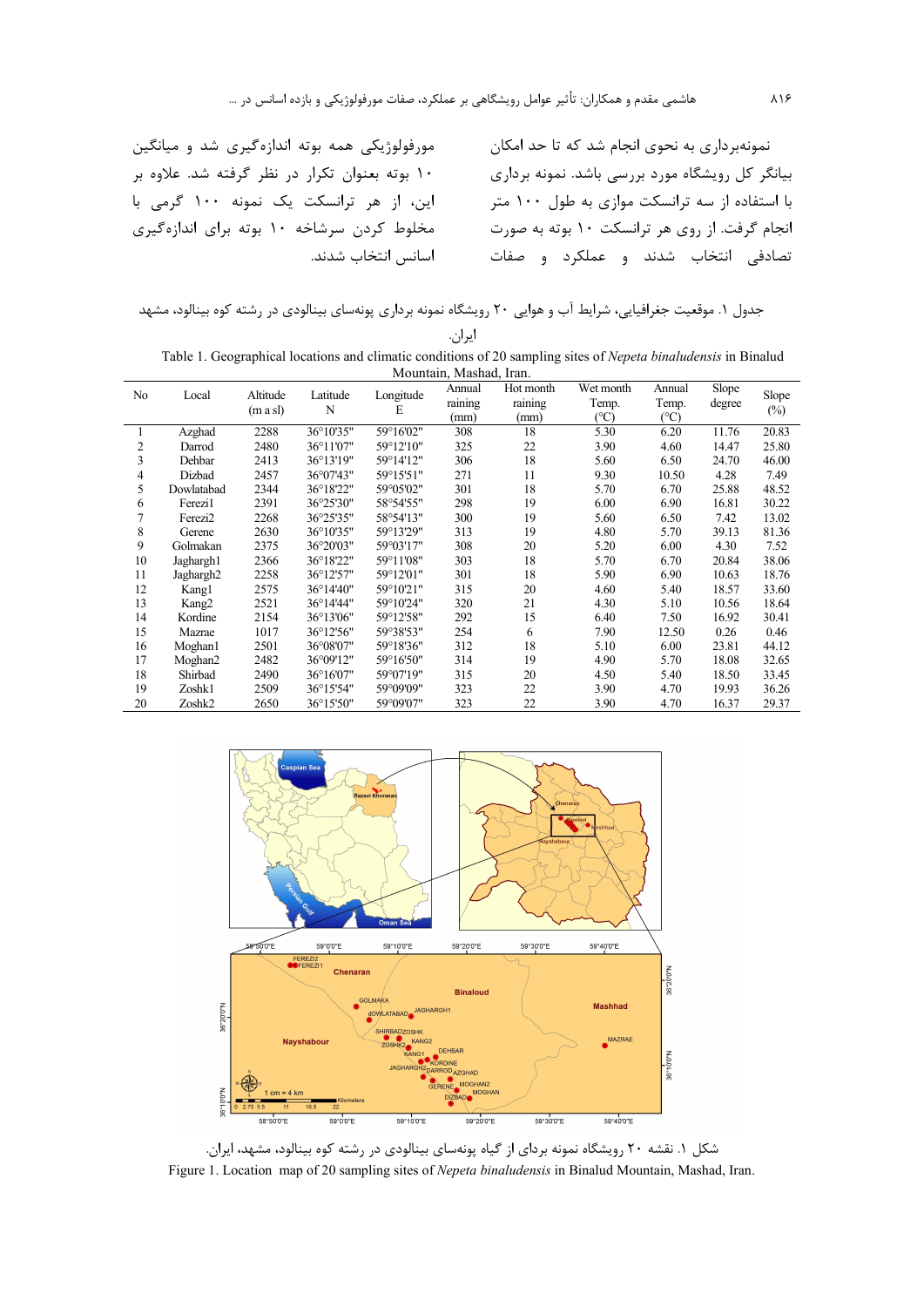برای همه صفات نشان داد. نتایج مقایسه میانگین بین جمعیتها در رویشگاههای مختلف برای وزن تر نشان داد که جمعیت زشک با وزن تر ۳۷۸/۲۰ گرم نسبت به بقیه جمعیتها وزن تر بیشتری داشت. کمترین وزن تر با ۵۸/۲۰ گرم و۸۷/۶۰ بهترتیب در جمعیتهای گرینه و دیزباد بدست آمد. روند تعییرات وزن خشک و تر سرشاخه مشابه بود و جمعیتهای زشک ۱ گرینه بهترتیب با ۱۴۰/۸ و ۲۳/۲ گرم در بوته گرم بیشترین و كمترين وزن خشك سرشاخه داشتند. از لحاظ ارتفاع گیاه، جمعیت زشک۲ با ۵۸/۱ سانتی متر نسبت به بقیه جمعیتها ارتفاع ساقه بیشتری داشت. کمترین ارتفاع ساقه با ۳۲/۲ سانتی متر در جمعیت جاغرق ۱ بدست آمد (جدول٢). براي طول ميانگره، جمعيت شيرباد با ۵ سانتی متر نسبت به بقیه جمعیتها طول میانگره بیشتری داشت. کمترین طول میان گره با ۲/۶۳ سانتی متر جمعیت درود نیشابور بدست آمد.

بیشترین و کمترین سطح برگ با ۲۵۲/۷ و ۴۸/۹۲ میلی متر مربع بهترتیب درجمعیت فریزی ۱ و مزرعه صديقى بدست آمد. ار لحاظ قطر ساقه، جمعيت ازغد با ۴/۸۵ میلی متر نسبت به بقیه جمعیتها قطر ساقه بیشتری داشت. کمترین قطر ساقه با ۲/۸۱ میلیمتر در جمعیت جاغرق ۱ بدست آمد.

نتايج مقايسه ميانگين بين جمعيتها در رویشگاههای مختلف برای بازده اسانس نشان داد که بیشترین و کمترین بازده اسانس با ۴/۹ و ۱/۲ درصد بهترتيب در جمعيتهاى درود نيشابور و فريزى ١ بدست آمد. نتایج بدست آمده مربوط به رویشگاه های با طبقات ارتفاعی و شیب و دامنه های مختلف است و عملکرد جمعیتها میتواند علاوه بر عوامل اقلیمی ناشی ازتفاوت ژنتیکی آنها باشد. بنابراین جهت معرفی رقم لازم است جمعیتهای نخبه شناسایی شوند و در محیط یکسان در قالب طرحهای آزمایشی در چند محیط مورد بررسی قرار گیرند تا نسبت به اهلی سازی و معرفی جمعیتهای پرمحصول مبادرت نمود.

#### همبستگی بین صفات

نتایج حاصل از تجزیه همبستگی نشان داد که ارتفاع گیاه با قطرساقه، وزن تر و خشک سرشاخه همبستگی اندامهای هوایی گیاهان در مرحله گلدهی جمعآوری و سپس در در سایه و در دمای محیط خشک شدند گیاهان خشک شده پس از آسیاب شدن با استفاده از روش تقطیر با آب، با دستگاه طرح کلونجر اسانس گیری شدند. در هر تکرار از اسانس گیری، ۵۰ تا ۶۰ گرم گیاه استفاده شد. زمان اسانس گیری برای تمام نمونهها به طور یکسان دو ساعت بود. بازده اسانس بر حسب وزن خشک (W/W) محاسبه گردید. با اضافهکردن سولفات سدیم به اسانس آب اضافی گرفته شد. اسانسها در ظرف های در بسته در یخچال نگهداری شدند. در این تحقیق ۷ صفت مورفولوژیکی شامل، طول میانگره، وزن خشک بوته(گرم)، وزن تر بوته(گرم)، ارتفاع گیاه (سانتی متر)، قطر ساقه (سانتی متر)، تعداد شاخه فرعی در بوته و سطح برگ (میلی متر مربع) محاسبه گردید

## روش تجزيه آماري

دادههای جمعآوریشده از ۲۰ رویشگاه مورد تجزیه آماری قرار گرفتند. قبل از تجزیه آماری، نرمال بودن دادهها از طريق آزمون Kolmogorov-Smirnov با استفاده از نرم افزار Minitab مورد آزمون قرار گرفتند و پس از اطمینان از همگنی واریانسها، تجزیه واریانس یک طرفه بین جمعیتها انجام شد و پس از تأييد اختلاف معنىدار، مقايسه ميانگين بين جمعیتها به روش توکی در سطح معنیداری ۰/۰۵ انجام شد. همچنین همبستگی پیرسون به تفکیک بین صفات مورفولوژیکی و بین پارامترهای اقلیمی و صفات مورفولوژیکی محاسبه شد. به منظور درک بهتر روابط بین فاکتورهای اقلیمی و صفات مورفولوژیکی و بازده اسانس در پراکنش جمعیتها از تجزیه به مؤلفه های اصلی استفاده شد.گروه بندی جمعیتها از نظر صفات مورفولوژیکی و بازده اسانس به وسیله تجزیه خوشه ای به روش Ward انجام شد.

#### نتايج و بحث

### تجزيه واريانس و مقايسه ميانگين صفات

نتايج تجزيه واريانس اختلاف معنىدارى در سطح احتمال ١ درصد ١٫ در ميان جمعيتهاى مورد مطالعه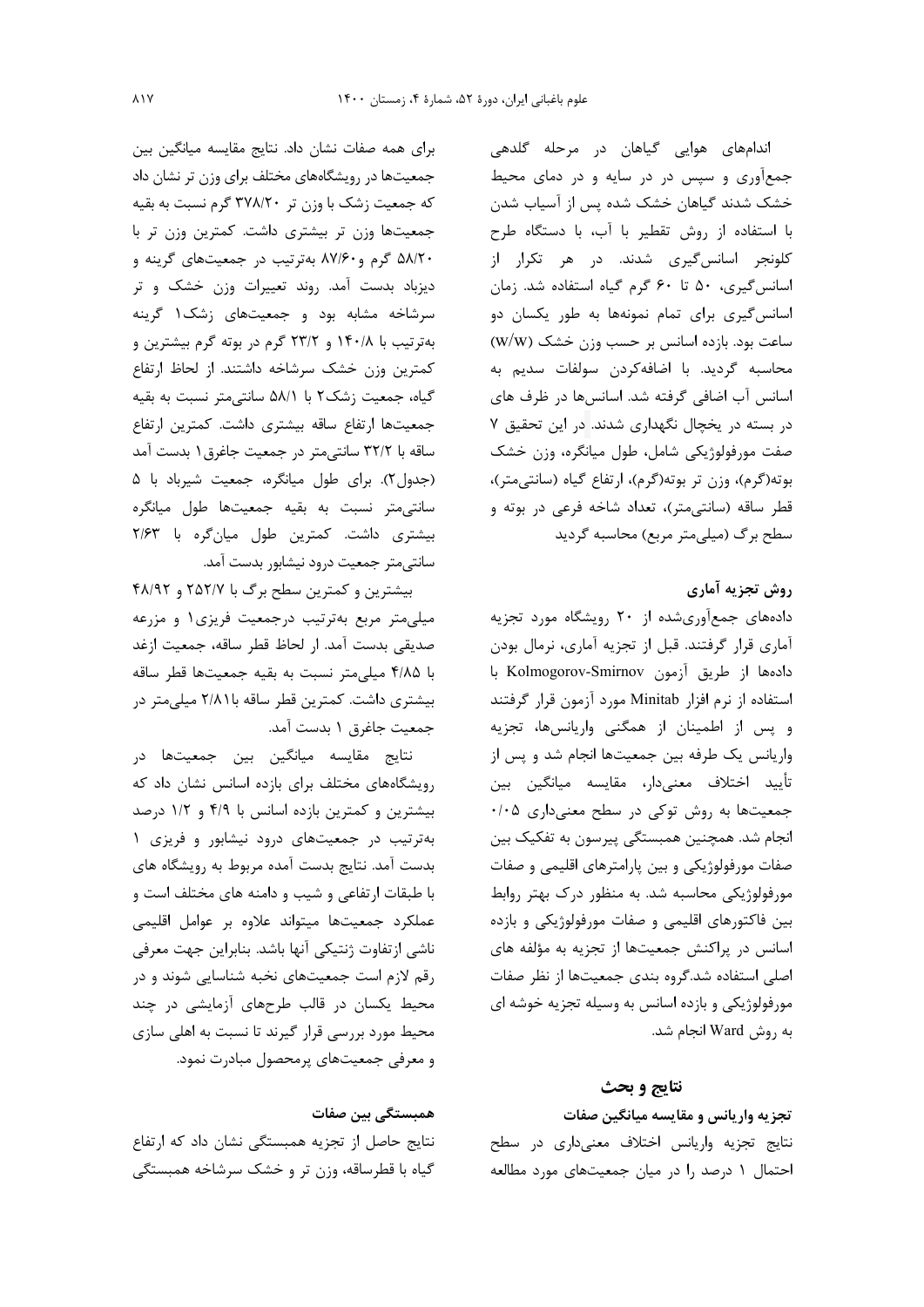همبستگی بین بازده اسانس با کلیه صفات مورفولوژیکی منفی، ولی غیرمعنیدار بود که نشاندهنده این است که رابطه قوی بین عملکرد سرشاخه و مقدار اسانس وجود ندارد و می توان انتظار داشت که با اهلی كردن جمعيتهاى يرمحصول اين گياه، اسانس آنها كاهش نمى يابد. در همين رابطه Esmaeili et (2016 .al) در مرزه رشینگریSatureja rechingeri همبستگی منفی بین بازده اسانس با صفات طول میانگره، طول برگ، طول جام گزارش نمودند. Hadian et al. (2011) در مرزه خوزستانی Satureja khuzistanica همبستگی منفی بین میزان اسانس با طول میانگره گزارش کردند كه تا حدى با نتايج تحقيق حاضر همخواني دارد.

مثبت و معنی داری داشت که نشان دهنده این است که جمعیتهای دارای ارتفاع بیشتر سرشاخه هوایی بیشتری تولید میکنند. همبستگی بین طول میانگره با وزن تر و خشک سرشاخه در سطح احتمال ۵ درصد مثبت و معنیدار بود. همین روند برای قطر ساقه مشاهد شد بطوری که جمعیتهای دارای قطر ساقه بیشتر عملکرد سرشاخه بیشتری داشتند. همبستگی بين بازده اسانس با كليه صفات مورفولوژيكي منفي و غیرمعنی دار بود. این نتیجه نشان می دهد که بازده اسانس ارتباط چندانی با عملکرد سرشاخه ندارد و میتوان جمعیتهای پرمحصول با بازده اسانس بیشتر شناسايي و انتخاب نمود (جدول۴).

| جدول ۲. نتایج تجزیه واریانس اثر رویشگاه بر برخی صفات مورفولوژیکی پونهسای بینالودی.                        |  |
|-----------------------------------------------------------------------------------------------------------|--|
| Table 2. Results of variance analysis effect of site on some morphological traits of Nepeta binaludensis. |  |

| Source       |     |        |           |            |           | Mean of squares |           |              |            |  |
|--------------|-----|--------|-----------|------------|-----------|-----------------|-----------|--------------|------------|--|
| of           | df  | Plant  | Internode | Leaf       | Leaf      | <b>Stem</b>     | Branch    | Aerial fresh | Aerial drv |  |
| variation    |     | height | length    | length     | width     | diameter        | number    | weight       | weight     |  |
| <b>Sites</b> | 19  | 537.0  | 3.6       | $101.3$ ** | $52.9$ ** | $3.5$ **        | $20.7$ ** | $70031.7$ ** | 9755.6     |  |
| Error        | 180 | 37.3   | 0.4       | 3.3        | 2.4       | 0.5             | 5.6       | 4354.0       | 613.0      |  |
| $CV\%$       |     | 14.1   | 17.4      | 12.4       | 18.7      | 19.1            | 20.9      | 39.4         | 39.6       |  |
|              |     |        |           |            |           |                 |           |              | .          |  |

\*\*: تفاوت معنىدار در سطح احتمال ١ درصد.

\*\*: Significantly difference at 1% of probability level.

#### جدول ۳. مقایسه میانگین اثر رویشگاه بر برخی صفات مورفولوژیکی و بازده اسانس پونهسای بینالودی.

| Table 3. Mean comparison effect of site on some morphological traits and essential oil vield of <i>Nepeta</i> |  |  |  |  |  |  |  |  |  |
|---------------------------------------------------------------------------------------------------------------|--|--|--|--|--|--|--|--|--|
| hinaludansis                                                                                                  |  |  |  |  |  |  |  |  |  |

|                       |                       |                    |                 | <i>umanachois</i> . |                     |                    |                     |                   |
|-----------------------|-----------------------|--------------------|-----------------|---------------------|---------------------|--------------------|---------------------|-------------------|
|                       | Plant                 | Internode          | Leaf            | Stem                | Branch              | Aerial fresh       | Aerial dry          | Essential         |
| Site name             | height                | length             | area            | diameter            | number              | weight             | weight              | $oil\%$           |
|                       | (cm)                  | (cm)               | $\text{mm}^2$ ) | (mm)                |                     | (g/p)              | (g/p)               | (w/w)             |
| Gerineh               | 35.40 ef              | 4.58 ab            | 118.19d         | 3.81 de             | 10.30c              | 58.2h              | 23.2 <sub>h</sub>   | 2.0cd             |
| Dizbad                | 38.85 def             | 4.26 <sub>bc</sub> | 70.15e          | 3.87 de             | 10.60c              | 87.6 gh            | 39.0 fgh            | 1.3d              |
| Zoshk1                | 52.40 ab              | $4.08$ cd          | 75.58de         | 4.79a               | 10.00c              | 378.2 a            | 140.8a              | 2.7 <sub>bc</sub> |
| Shirbad               | 47.59 <sub>bc</sub>   | 5.00a              | 59.45e          | $3.73$ de           | 9.90c               | 299.2 <sub>b</sub> | 110.0 <sub>b</sub>  | 2.9 <sub>b</sub>  |
| Ferizi1               | 50.10 <sub>b</sub>    | $3.41$ fg          | 248.75a         | $4.23$ bc           | 10.10c              | 273.9 bc           | 105.8 <sub>b</sub>  | 1.2d              |
| DolatAbad             | 38.60 def             | $3.57$ ef          | 194.33b         | $3.59$ ef           | 10.90 <sub>bc</sub> | $127.8$ efg        | $50.9$ efg          | 3.3ab             |
| Golmakan              | 37.85 def             | $3.37$ fg          | 186.05b         | 3.80 cde            | 9.90c               | 207.5 cd           | 73.0 cde            | 2.8 <sub>b</sub>  |
| Kang1                 | 45.90 bcd             | $3.69$ de          | 116.55d         | $3.07$ fg           | $11.30$ bc          | $136.6$ efg        | $44.0 \text{ efg}$  | 2.7abc            |
| Kang2                 | 33.70 ef              | $3.27$ fg          | 105.25d         | $3.95$ cd           | 11.90abc            | 189.2 def          | $63.0 \text{ ef}$   | 2.7abc            |
| Dehbar                | 38.60 def             | $3.38$ fg          | 169.39bc        | $3.20$ efg          | 10.50c              | $92.2$ gh          | 28.2 <sub>h</sub>   | 2.3c              |
| Azghad                | $51.00$ ab            | $3.79$ cde         | 192.81b         | 4.85 a              | 10.70c              | 175.3 ef           | 70.7 def            | 2.1cd             |
| Moghan1               | 45.50 bcd             | $3.43$ fg          | 177.94bc        | 4.25 <sub>bc</sub>  | 11.50 <sub>bc</sub> | $170.7 \text{ ef}$ | $67.4$ def          | 2.2c              |
| Moghan2               | 49.20 <sub>bc</sub>   | 3.85 cde           | 154.80c         | $4.43$ abc          | 10.50c              | 191.7 cde          | $75.0 \text{ cd}$   | 4.2a              |
| Kordineh              | $46.90 \,\mathrm{bc}$ | $3.29$ fg          | 98.40d          | 3.81 de             | 12.60abc            | $138.0$ efg        | $49.3$ efg          | 1.4d              |
| Mazrae                | $45.00$ bcd           | $2.80$ gh          | 48.69f          | $3.14$ efg          | 13.90 ab            | $105.2$ fg         | 37.6fgh             | 1.8cd             |
| Darrod                | 31.80 f               | 2.63h              | 61.90e          | $4.13$ cd           | 11.20 <sub>bc</sub> | $91.0$ gh          | 33.3 gh             | 4.9a              |
| Jaghargh1             | 31.20 f               | $3.42$ fg          | 58.10e          | $2.81$ g            | 10.30c              | $103.5$ fgh        | $41.5$ fg           | 3.8ab             |
| Jaghargh <sub>2</sub> | 44.60 bcd             | $3.08$ fgh         | 66.78e          | $3.20$ efg          | 13.90 ab            | $101.3$ fgh        | $40.2$ fg           | 3.7ab             |
| Ferizi2               | $41.30$ cde           | $3.13$ fgh         | 160.26bc        | 3.40 ef             | 11.00 <sub>bc</sub> | 148.0 ef           | $56.5$ efg          | 2.1cd             |
| Zoshk2                | 58.10 a               | $4.41$ abc         | 167.06bc        | $4.69$ ab           | 14.80 a             | 273.7 bc           | 101.8 <sub>bc</sub> | 2.0cd             |

در هر ستون میانگین هایی با حداقل یک حرف مشترک، در سطح احتمال پنج درصد تفاوت معنی داری ندارند.

In each column means followed by at least a common letter, are not significantly difference at 5% probability level.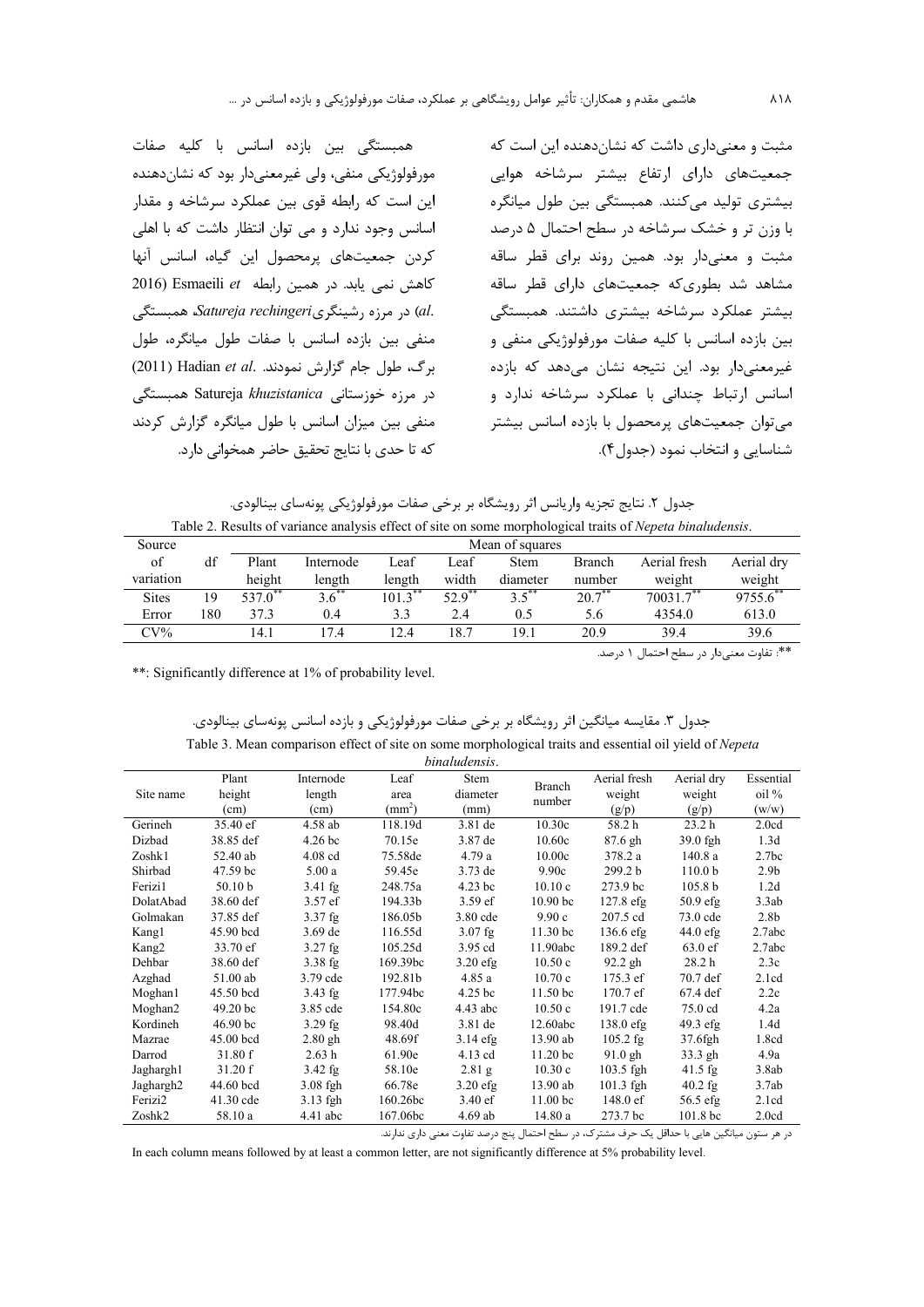| Table 4. Correlations among aerial yield, morphological traits and essential oil content of <i>Nepeta binaludensis</i> .           |                      |           |                 |             |         |                    |                    |                                |
|------------------------------------------------------------------------------------------------------------------------------------|----------------------|-----------|-----------------|-------------|---------|--------------------|--------------------|--------------------------------|
| Traits                                                                                                                             | Plant                | Internode | Leaf            | <b>Stem</b> | Branch  | Aerial fresh       | Aerial drv         | Essential                      |
|                                                                                                                                    | height               | length    | area            | diameter    | number  | weight             | weight             | $\frac{\text{oil}}{\text{}}\%$ |
|                                                                                                                                    | (cm)                 | (cm)      | $\text{(mm}^*)$ | (mm)        |         | $(g/\text{plant})$ | $(g/\text{plant})$ |                                |
| Plant height (cm)                                                                                                                  |                      |           |                 |             |         |                    |                    |                                |
| Internode length (cm)                                                                                                              | 0.36                 |           |                 |             |         |                    |                    |                                |
| Leaf area $(mm2)$                                                                                                                  | 0.28                 | 0.01      |                 |             |         |                    |                    |                                |
| Stem diameter (mm)                                                                                                                 | $0.55***$            | 0.33      | 0.35            |             |         |                    |                    |                                |
| Branch number                                                                                                                      | 0.31                 | $-0.27$   | $-0.21$         | $-0.08$     |         |                    |                    |                                |
| Aerial fresh weight $(g/p)$                                                                                                        | $0.66$ <sup>**</sup> | $0.41^*$  | 0.21            | $0.60^{**}$ | $-0.15$ |                    |                    |                                |
| Aerial dry weight (gp)                                                                                                             | $0.68***$            | $0.43^*$  | 0.22            | $0.64***$   | $-0.16$ | $0.99***$          |                    |                                |
| Essential oil % $(w/w)$                                                                                                            | $-0.36$              | $-0.24$   | $-0.30$         | $-0.11$     | $-0.11$ | $-0.11$            | $-0.12$            |                                |
| ** و *: بهترتيب معنى دار در سطح احتمال ١ و ۵ درصد.<br>*, **: Significantly difference at 5 and 1% probability level, respectively. |                      |           |                 |             |         |                    |                    |                                |

جدول ۴ ضرایب همبستگی بین عملکرد سرشاخه و صفات موفولوژیکی و بازده اسانس پونهسای بینالودی.

در مجموع رابطه بین عملکرد سرشاخه تر و خشک و بازده اسانس با عوامل اقلیمی مشابه بود بطوری که هر سه صفت با بارندگی و افزایش ارتفاع از سطح دریا همبستگی مثبت و معنیدار داشتند (P<۰/۰۵)، بطوری که بیشترین عملکرد سر شاخه و بازده اسانس در مناطق پرباران و معتدل بدست آمد و با افزایش دمای رويشگاه عملكرد آنها كاهش يافت. با اين وجود اين روند برای تمام جمعیتها یکسان نبود و برخی استثناء وجود داشت برای مثال در رویشگاه جاغرق۱ و ۲ با اینکه که در ارتفاعات پایینتر و تحت شرایط تنش رطوبتی قرار داشت میزان اسانس آنها به نسبت بیشتر بود. منابع منتشر شده Yavari et al. در این رابطه نیز متفاوت است برای مثال Habibi et al. , Thymus migricus و. Habibi et al. Figueiredo ور آویشن کوهی T. kotschyanus و Figueiredo .et al (2008) در آویشن باغی Thymus vulgaris رابطه منفی بین ارتفاع از سطح دریا و بازده اسانس گزارش نمودند و بیان کردند که تنش رطوبتی موجب افزایش بازده اسانس می شود. Figueiredo et al. دلیل افزایش اسانس را در تنش رطوبتی و افزایش دما و دانستند و بیان داشتند که تنش ملایم خشکی در برخی گونههای گیاهی باعث افزایش بیوسنتز اسانسها میشود. در مقابل .Layeghhaghighi et al (2017) با ارزيابي اثر ارتفاع از سطح دریا بر روی صفات مرفولوژیک و ترکیب اسانس گونه Nepeta pogonosperma در منطقه الموت گزارش کردند که در ارتفاعات بالاتر (۲۸۰۰ متر) عملکرد و کمیت ترکیبات اسانس افزایش می یابد :(2014) Mohammadian et al. نيز در مورد اثر ارتفاع از سطح دريا بر بازده اسانس آويشن Thymus fallax در چهار رویشگاه الشتر (ارتفاع ۱۸۰۰ متری)، زاغه (ارتفاع

همبستگی بین عوامل رویشگاهی با صفات مورفولوژیکی و بازده اسانس

نتايج تجزيه همبستگى بين عوامل اقليمى و صفات مورفولوژیکی و بازده اسانس در جدول ۵ آمده است. نتايج نشان داد كه طول ميانگره با ارتفاع از سطح دريا و شیب منطقه همبستگی مثبت و معنیداری داشت که نشاندهنده این است که جمعیتهای که در دامنههای پرشیب و مرتفع رویش دارند فاصله میانگره بیشتری دارند. همبستگی بین قطر ساقه با میزان بارندگی سالیانه مثبت و در سطح احتمال ۵ درصد معنی دار بود که نشان دهنده این است که در مناطق پرباران قطر ساقه پونهسا بیشتر است. رابطه بین تعداد شاخه و ارتفاع از سطح دریا منفی و در سطح احتمال ۵ درصد معنیدار بود که نشانگر این است که در مناطق کم ارتفاع، تعداد انشعابات این گیاه بیشتر است. رابطه بین عملکرد سرشاخه تر و خشک و بازده اسانس با عوامل اقلیمی مشابه بود بطوری که هر سه صفت با بارندگی همبستگی مثبت و معنیدار و با دما رابطه منفی و معنی دار (P<٠/٠۵) داشتند. بطوری که بیشترین عملکرد سر شاخه و بازده اسانس در مناطق پرباران و معتدل بدست آمد و با افزایش دمای رويشگاه عملكرد آنها كاهش يافت.

در پژوهش حاضر عوامل اقلیمی مثل بارندگی، ارتفاع از سطح دریا و درصد شیب با صفات مختلف مورفولوژیکی و عملکرد اسانس ارتباط مثبت دارند و رشد گیاه و محتوی اسانس در مناطق مرتفع، سرد، پر باران بیشتر بود. این یافته نشاندهنده سازگاری یونهسای بینالودی با مناطق سرد و مرتفع است (شکل ۴ و جدول ۷).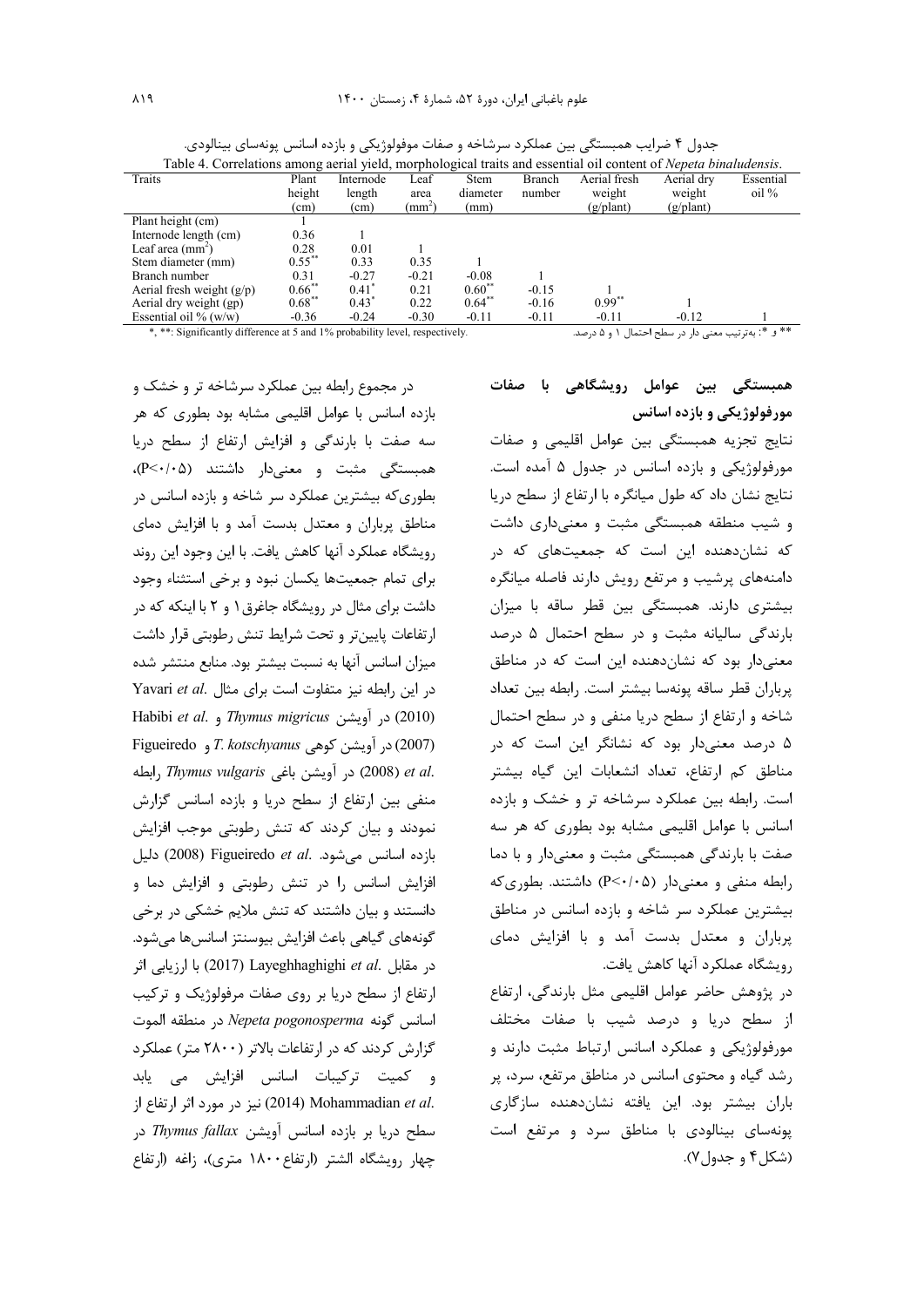۲۰۰۰ متری)، رازان (ارتفاع ۲۲۰۰ متری و رویشگاه ریمله (ارتفاع ۲۵۰۰ متری) نشان دادند که میزان اسانس در رویشگاه الشتر کمترین و در رویشگاه ریمله بیشترین میباشد که با تحقیق حاضر همخوانی دارد.

همبستگی بین طول میانگره با ارتفاع از سطح دریا، همبستگی بین قطر ساقه با میزان بارندگی و همبستگی بین عملکرد سرشاخه با میزان بارندگی مثبت و معنیدار بود (P<٠/٠۵) داشتند که نشاندهنده این است که در مناطق مرتفع، سرد و پر باران رشد این گیاه افزایش می یابد. همبستگی بین تعداد شاخه و ارتفاع از سطح دریا منفی و در سطح احتمال ۵ درصد معنیدار بود که نشانگر این است که در مناطق کم ارتفاع، تعداد انشعابات این گیاه بیشتر است. همبستگی بین سطح برگ و ارتفاع از سطح دریا مثبت ولی غیرمعنیدار بود. با این وجود در برخي گزارشات حاكي از رابطه منفي بين ارتفاع از سطح Kofidis, ) Nepeta nuda دريا با طول برگ در گونه Bosabalidis & 2008)، در گونههای Nepeta nuda و و در گونه (Narimani et al., 2017) Nepeta crassifolia است. (Özorgucu & Gonuz, 1999) Origanum onites

# تجزيه به مؤلفه اصلي (PCA)

در جدول تجزیه به مؤلفههای اصلی، مقادیر ویژه حاصل از مؤلفههای ۱ تا ۵ از یک بیشتر بودند و به ترتیب ۴۱، ۲۱، ۱۳، ۷ و ۷ درصد و در مجموع ۸۹ درصد از كل واريانس متغيرها را توجيه نمودند. مقادير نسبی ضرایب بردارهای ویژه در مؤلفه اول، نشان داد که پارامترهای اقلیمی شامل بارندگی سالیانه، بارندگی ماه گرم، ارتفاع منطقه، دمای ماه مرطوب و دمای سالیانه بیشترین نقش در تنوع بین جمعیتها داشتند. در مؤلفه دوم وزن تر، وزن خشک، ارتفاع گیاه، قطرساقه ۲۱ درصد تنوع موجود را توجیه نمودند. در مؤلفه سوم شیب رویشگاه و طول میانگره و مؤلفه های چهارم و پنجم بهترتیب سطح برگ و تعداد شاخه فرعی دارای ضرایب بردارهای ویژه بیشتری بودند (جدول ۶).

دیاگرام پراکنش ٢٠ جمعیت پونهسای بینالودی بر اساس تجزیه دادههای مورفولوژیکی و اقلیمی بر روی دو مؤلفه اول و دوم در شکل ۱ آمده است. همانطور که ملاحظه می شود در سمت راست نمودار

رویشگاههایی قرار گرفتهاند که با متغیرهای مؤلفه اول که عوامل اقلیمی هستند ارتباط دارند برای مثال رویشگاه های ازغد، فریزی ۱، مغان ۱، مغان ۲، شیرباد، زشک و زشک۲ همگی کم و بیش در مناطق مرتفع، معتدل تا سرد، پرباران قرار دارند (شکل ۲).

همانطور که قبلا گفته شد در مؤلفه دوم وزن تر، وزن خشک، ارتفاع گیاه، قطرساقه و بازده اسانس بیشترین نقش را داشتند و با توجه به ضرایب منفی این صفات نتیجه گیری شد که جمعیتهایی پراکنش یافته در پایین نمودار مثل زشک۹۷ و مزرعه صدیقی، کردینه و جاقرق ۲، عملکرد سرشاخه و بازده اسانس، ارتفاع گیاه و قطرساقه بیشتری دارند و برعکس جمعیتهایی که بالای نمودار دارای میانگین کمتری برای صفات مذکور هستند (شکل ۲). نمودار بارگذاری شده ضرایب بردارهای ویژه بین صفات مورفولوژیکی و اقلیمی بر اساس دادههای دو مؤلفه اصلی اول و دوم در شکل ۳ آمده است. همانطور که مشاهده می شود پراکنش صفات مختلف بصورت بردار نمایش داده شده است. هرچه طول بردار بیشتر باشد نشاندهنده نقش مهم آن صفت در تنوع بین جمعیتها می باشد. از طرف دیگر هرچه زاویه بین بردارها کم (حاده) باشد نشاندهنده همبستگی مثبت قوی بین متغیرهای موفولوژیکی و اقلیمی می باشد و اگر زاویه بردارها منفرجه و بیشتر از ۹۰ درجه باشد نشاندهنده همبستگی منفی بین متغیرهای مختلف است. با مطابقت دادن شکل های ۲ و ۳ مشاهده می شود که جهت بسیاری از بردارها (صفات) به سمت راست نمودار که جمعیتهای کلاستر ۲ می باشد. و به عبارت دیگر جمعیتهای کلاستر ۲ با مناطق مرتفع و پرباران سازگاری خوبی داشته و عملکرد سرشاخه و عملکرد اسانس بیشتری دارند. در مقابل، جهت بردارهای سمت چپ به سمت تعداد شاخه و دمای بیشتر میباشد که با جمعیتهای کلاستر۱ ارتباط دارند (شكل ٣).

## تجزيه خوشهاى

مقایسه بین رویشگاهها بر اساس صفات یک متغیره نتایج متفاوتی دارد و به همین دلیل گروهبندی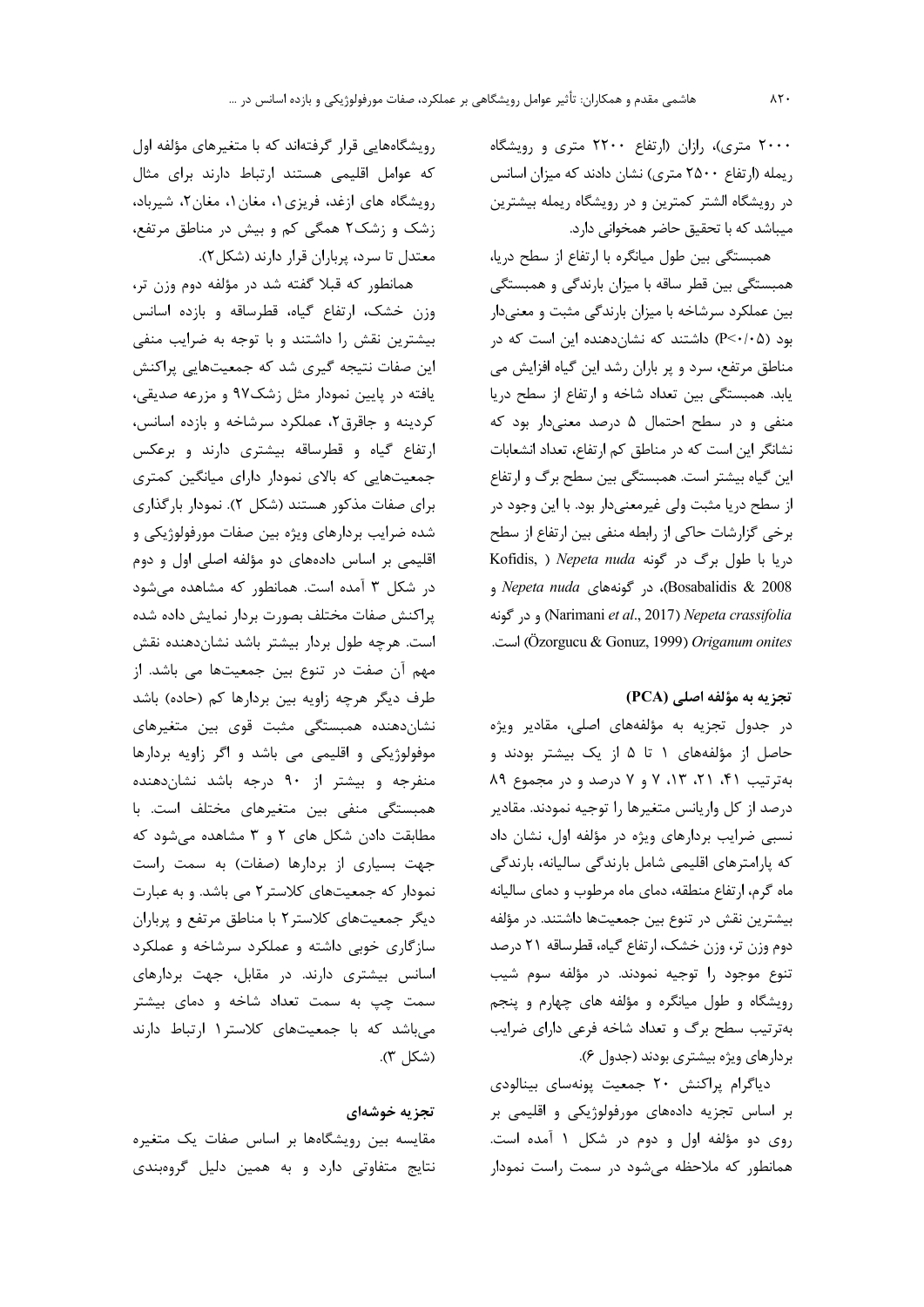رویشگاهها و جمعیتها بر اساس روشهای آماری چند متغیره انجام شد. برای گروه بندی جمعیتها و تعیین فاصله بين آنها از تجزيه خوشهاى به روش Ward انجام شد. در تجزیه خوشه ای از کلیه صفات بر روی ۲۰ جمعیت استفاده گردید (شکل ۴).

در تجزیه خوشه ای با روش دندروگرام در فاصله اقلیدسی ۹/۴۳ ژنوتیپها در دو گروه متفاوت به شرح زیر قرار گرفتند. در کلاستر ۱ جمعیتهای درود نیشابور، دهبار، ديزباد، دولتآباد، فريزي٢، گرينه، گلمكان، جاقرق ۱، جاقرق۲، کنگ۱، کنگ ۲، کردینه و مزرعه صدیقی قرار گرفتند. کلاستر ۲ شامل جمعیتهای ازغد، فریزی ۱، مغان ۱، مغان ۲، شیرباد، زشک و زشک۲ بودند (جدول ۷ و شکل ۴). مقايسه ميانگين صفات مورفولوژيکي و پارامترهای اقلیمی در دو کلاستر در ۲۰ جمعیت

یونهسای بینالودی با استفاده از آزمون تی استیودنت انجام شد (جدول ۷). نتایج نشان داد که تفاوت بین دو کلاستر برای کلیه صفات بجز بازده اسانس و تعداد انشعاب در سطح احتمال ۵ درصد معنیدار بود. بیشترین میانگین عملکرد سرشاخه و صفات موفولوژیکی در جمعیتهای کلاستر۲ بدست آمد. از لحاظ عوامل اقلیمی جمعیتهای کلاستر۲ در مناطق مرتفع، سرد، پرباران و پرشیب قرار داشتند. د, حالیکه جمعیتهای کلاستر۱ در مناطق پایین دست، گرم، کم باران و کم شیب واقع شده بودند در تجزیه کلاستر جمعیتها در ۲ گروه متفاوت قرار گرفتند. در پراکنش جمعیتها براساس مؤلفه اول و دوم (شكل)، تطابق خوبي بين تجزيه كلاستر و تجزیه به مؤلفههای اصلی وجود داشت.

جدول ۵. همبستگی بین پارامترهای اقلیمی و عملکرد سرشاخه و صفات موفولوژیکی پونهسای بینالودی.

| Table 5. Correlations among climatic parameters with aerial yield and morphological traits of <i>Nepeta binaludensis</i> . |               |                   |               |             |                   |                                                  |            |                      |
|----------------------------------------------------------------------------------------------------------------------------|---------------|-------------------|---------------|-------------|-------------------|--------------------------------------------------|------------|----------------------|
| Traits                                                                                                                     | Plant         | Internode         | Leaf          | <b>Stem</b> | Branch            | Aerial fresh                                     | Aerial dry | Essential            |
|                                                                                                                            | height        | length            | area          | diameter    | number            | weight                                           | weight     | $Oil\%$              |
|                                                                                                                            | (cm)          | (cm)              | $\text{(mm)}$ | (mm)        |                   | $(g/\text{plant})$                               | (g/plant)  | (w/w)                |
| Altitude (m)                                                                                                               | $-0.03$       | $0.49^{\degree}$  | 0.26          | 0.35        | $-0.40^{\degree}$ | 0.24                                             | 0.24       | 0.20                 |
| Annual precipitation (mm)                                                                                                  | 0.06          | 0.26              | 0.19          | $0.42^*$    | $-0.23$           | $0.40^{\circ}$                                   | 0.37       | 0.47                 |
| Hot month raining (mm)                                                                                                     | 0.05          | 0.21              | 0.28          | 0.37        | $-0.28$           | $0.45^*$                                         | $0.42^*$   | $0.42^*$             |
| Cold month temperature $(^{\circ}C)$                                                                                       | $-0.13$       | $-0.16$           | $-0.15$       | $-0.36$     | 0.10              | $-0.45^*$                                        | $-0.40^*$  | $-0.47$ <sup>*</sup> |
| Annual temperature $(^{\circ}C)$                                                                                           | $-0.07$       | $-0.24$           | $-0.25$       | $-0.39$     | 0.26              | $-0.41$ <sup>*</sup>                             | $-0.38$    | $-0.43$ <sup>*</sup> |
| Slope $(\%)$                                                                                                               | $-0.08$       | 0.41'             | 0.19          | 0.06        | $-0.31$           | $-0.05$                                          | $-0.04$    | 0.10                 |
| Slope degree                                                                                                               | $-0.11$       | 0.41              | 0.17          | 0.04        | $-0.30$           | $-0.09$                                          | $-0.08$    | 0.08                 |
| $\cdot$ $\sim$<br>$\frac{d}{dx}$ $\frac{d}{dx}$ $\frac{d}{dx}$ $\frac{d}{dx}$<br>$1.1$ $1.00$                              | $\sim$ $\sim$ | 1.111.11<br>1.101 |               |             |                   | $\sim$ $\sim$ $\sim$ $\sim$ $\sim$ $\sim$ $\sim$ |            | مله مله مله          |

\*, \*\*: Significantly difference at 5 and 1% probability level, respectively.

\* و\*\*: بهترتیب معنیدار در سطح احتمال ۱ و ۵ درصد.

# جدول ۶. ماتریس ضرایب بردارهای ویژه، مقادیر ویژه و واریانس پنج مؤلفه اصلی اول برای متغیرهای مورد بررسی در ۲۰ جمعیت

يونەساي بينالودي.

Table 6. Matrix of coefficients of eigein vectors, eigenvalues and variance of the first five principal components for the examined traits in 20 populations of Nepeta hinaludensis

|                                             |         | populations of report of numerists. |                 |         |                 |
|---------------------------------------------|---------|-------------------------------------|-----------------|---------|-----------------|
| Variable                                    | PC1     | PC2                                 | PC <sub>3</sub> | PC4     | PC <sub>5</sub> |
| Altitude (m above sea level)                | 0.33    | 0.12                                | $-0.10$         | $-0.08$ | 0.14            |
| Hot month raining (mm)                      | 0.37    | 0.09                                | 0.19            | $-0.11$ | $-0.01$         |
| Annual precipitation (mm)                   | 0.38    | 0.11                                | 0.18            | 0.01    | $-0.07$         |
| Cold month temperature ( $\rm{^{\circ}C}$ ) | $-0.35$ | $-0.08$                             | $-0.24$         | $-0.08$ | 0.18            |
| Annual temperature $(^{\circ}C)$            | $-0.38$ | $-0.11$                             | $-0.16$         | 0.04    | 0.07            |
| Plant height (cm)                           | 0.10    | $-0.47$                             | $-0.07$         | 0.16    | $-0.32$         |
| Stem diameter (cm)                          | 0.22    | $-0.32$                             | $-0.01$         | $-0.11$ | $-0.06$         |
| Aerial dry weight (g/plant)                 | 0.23    | $-0.42$                             | 0.06            | 0.08    | 0.20            |
| Aerial fresh weight (g/plant)               | 0.23    | $-0.41$                             | 0.09            | 0.09    | 0.19            |
| Slope degree                                | 0.23    | 0.26                                | $-0.41$         | 0.15    | $-0.22$         |
| Slope $%$                                   | 0.22    | 0.27                                | $-0.43$         | 0.15    | $-0.22$         |
| Internode length (cm)                       | 0.19    | $-0.14$                             | $-0.41$         | 0.43    | 0.25            |
| Essential oil% $(w/w)$                      | 0.11    | 0.30                                | 0.45            | 0.16    | 0.13            |
| Leaf area $(cm2)$                           | 0.13    | $-0.13$                             | $-0.21$         | $-0.75$ | $-0.27$         |
| Branch number                               | $-0.14$ | $-0.12$                             | 0.23            | 0.32    | $-0.72$         |
| Eigenvalue                                  | 6.21    | 3.10                                | 1.88            | 1.09    | 1.06            |
| Proportion                                  | 0.41    | 0.21                                | 0.13            | 0.07    | 0.07            |
| Cumulative                                  | 0.41    | 0.62                                | 0.75            | 0.82    | 0.89            |

اضرایب با فونت درشت که زیر انها خط کشیده شده دارای همبستگی معنی دار با مؤلفه مورد نظر می باشند.

\* The bold font and underline coefficients have significant correlation with the relevant axes.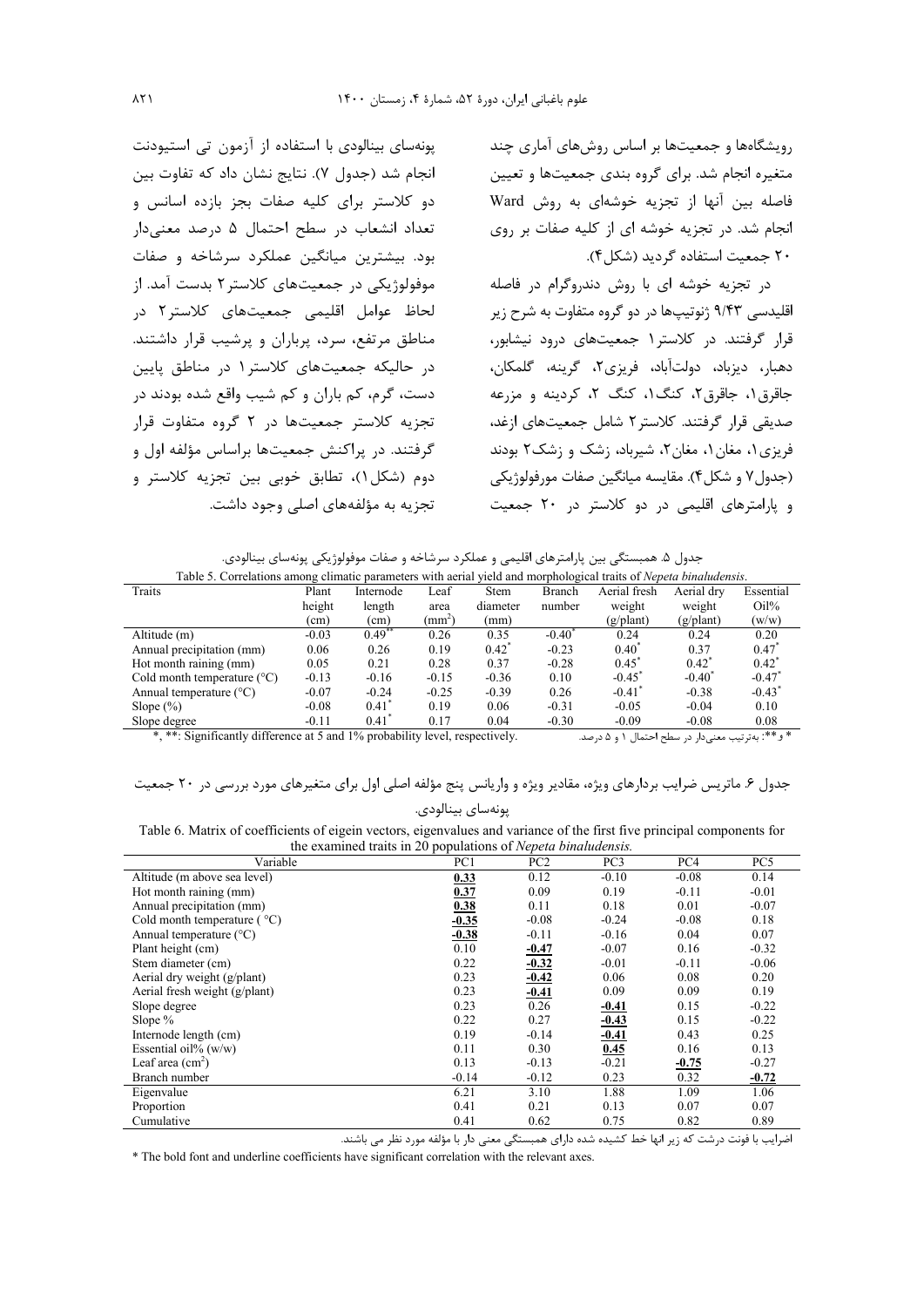

شکل ۲. دیاگرام پراکنش ۲۰ جمعیت پونهسای بینالودی براساس تجزیه دادههای مورفولوژیکی و اقلیمی بر روی دو مؤلفه اول و دوم. Figure 2. Scatter plot of 20 populations of Nepeta binaludensis of the first two axes (PCA analysis) for morphological and climatic traits.



شکل ۳. ضرایب بردارهای ویژه بین صفات مورفولوژیکی و اقلیمی پونهسای بینالودی بر اساس دادههای دو مؤلفه اصلی اول و دوم. Figure 3. Loading plot of climatic and morphological traits of N. binaludensis based on the first two axes of PCA.



شکل ۴. دندروگرام حاصل از تجزیه کلاستر به روش وارد بر اساس میانگین صفات موفولوژیکی در ۲۰ جمعیت پونهسای بینالودی. Figure 4. Dendrogram of the 20 populations of Nepeta binaludensis resulting from the cluster analysis of all morphological traits based on Ward method.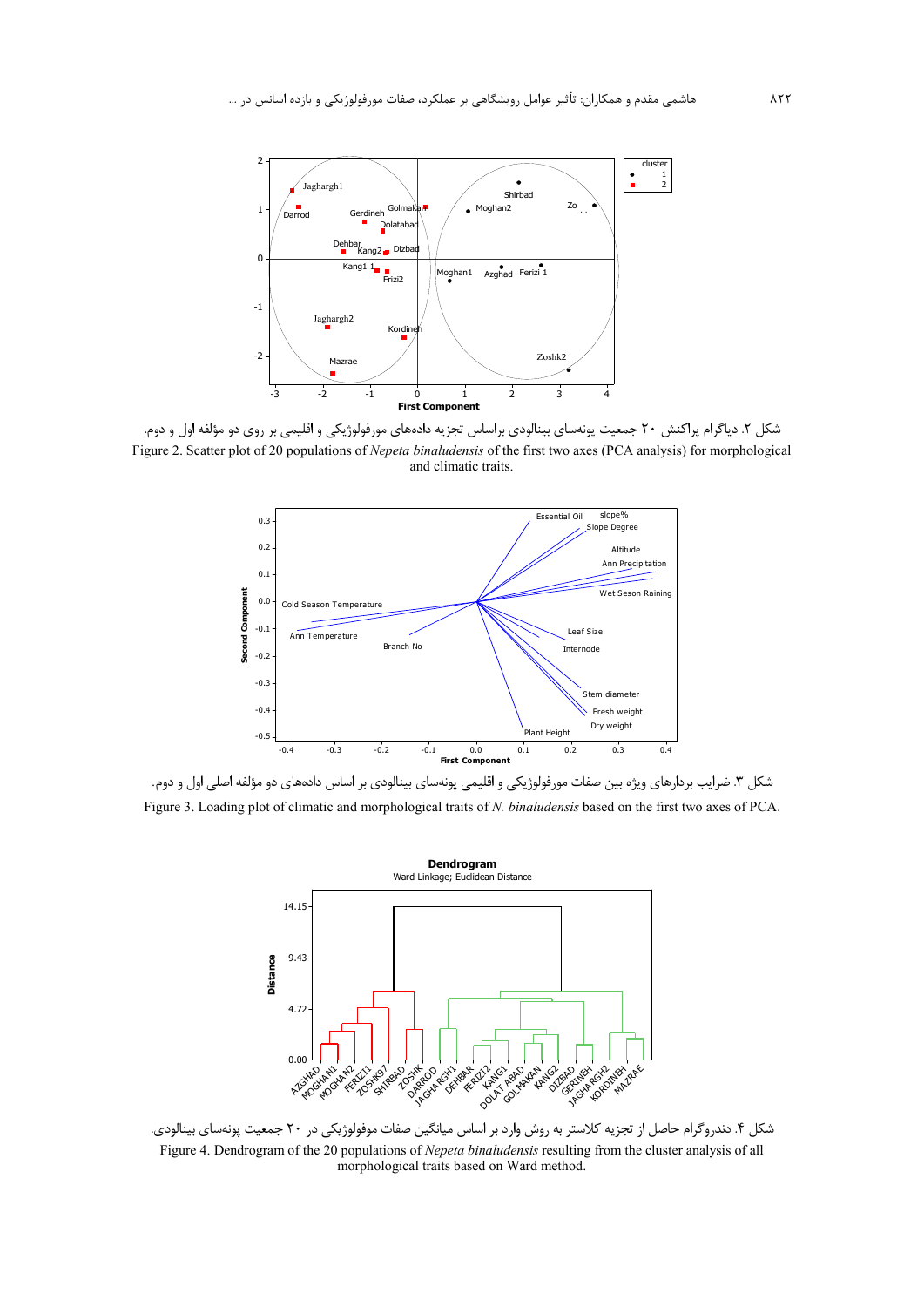# جدول ۷. مقایسه میانگین صفات مورفولوژیکی و پارامترهای اقلیمی در دو کلاستر حاصل از تجزیه خوشه ای ۲۰ جمعیت پونەساي بينالودى.

| analysis of 20 populations of <i>Nepeta binaludensis</i> . |                                                  |                                          |  |  |  |  |  |
|------------------------------------------------------------|--------------------------------------------------|------------------------------------------|--|--|--|--|--|
|                                                            | Chuster1                                         | Chuster2                                 |  |  |  |  |  |
| Variables                                                  | low altitude, warm, low rain area)               | (high altitude; cold, rainy, and steepy) |  |  |  |  |  |
|                                                            | Darrod, Dehbar, Dizbad, Dowlat abad, Mazreah     | Azghad, Ferizi1, Moghan1, Moghan2        |  |  |  |  |  |
|                                                            | Ferizi2, Jaghragh 1,2, Gerine, Golmakan, Kang1,2 | Shirbad, Zoshk1, Zoshk2                  |  |  |  |  |  |
| Plant height (cm)                                          | 39.21b                                           | 50.56a                                   |  |  |  |  |  |
| Internode length (cm)                                      | 3.42 <sub>b</sub>                                | 4.0a                                     |  |  |  |  |  |
| Leaf area $(cm2)$                                          | 111.86b                                          | 153.75a                                  |  |  |  |  |  |
| Stem diameter (mm)                                         | 3.52 <sub>b</sub>                                | 4.34a                                    |  |  |  |  |  |
| Branch No.                                                 | 11.41b                                           | 11.07a                                   |  |  |  |  |  |
| Aerial fresh weight (g/plant)                              | 122.01                                           | 251.81a                                  |  |  |  |  |  |
| Aerial dry weight (g/plant)                                | 44.59b                                           | 95.93a                                   |  |  |  |  |  |
| Essential oil% $(w/w)$                                     | 2.75a                                            | 2.47a                                    |  |  |  |  |  |
| Altitude(m above sea level)                                | 2397b                                            | 2473a                                    |  |  |  |  |  |
| Annual precipitation (mm)                                  | 300.7 <sub>b</sub>                               | 313.3a                                   |  |  |  |  |  |
| Hot season raining (mm)                                    | 17.31b                                           | 19.71a                                   |  |  |  |  |  |
| Cold season temperature $(^{\circ}C)$                      | 5.76a                                            | 4.80b                                    |  |  |  |  |  |
| Annual temperature $(^{\circ}C)$                           | 6.97a                                            | 5.66b                                    |  |  |  |  |  |
| Slope%                                                     | 15.23b                                           | 17.89a                                   |  |  |  |  |  |
| Slope degree                                               | 28.43b                                           | 32.41a                                   |  |  |  |  |  |

Table 7. Comparison of mean morphological traits and climatic parameters in two clusters obtained from cluster analysis of 20 populations of *Nepeta binaludensis.* 

در هر ردیف میانگین کلاسترها که دارای حرف مشترک می باشند بر اساس آزمون تی تست در سطح احتمال پنج درصد تفاوت معنی داری ندارند. In each row means of clusters followed by common letter, are not significantly difference at 5% probability using T test.

خشک اندام هوایی بودند و در مناطق مرتفع رویش داشتند. در این مطالعه همبستگی معنیداری بین بازده اسانس با وزن سرشاخه خشک مشاهده نشد که میتواند بعنوان مزيت تلقى شود زيرا امكان گزينش جمعيتهاى یر محصول و با درصد اسانس بیشتر وجود دارد. با افزایش دمای رویشگاه، وزن تر و وزن خشک سرشاخه کاهش یافت و بیشترین عملکرد سرشاخه و بازده اسانس در مناطق پرباران و با هوای سرد بدست آمد. نتایج بدست آمده نشاندهنده وجود تنوع بالا در جمعیتهای یونهسای بینالودی جهت استفاده در برنامههای بهنژادی و کشت و اهلی کردن این گونه میباشد.

**نتیجهگیری کلی** 

همبستگی بین صفات مورفولوژیکی و عملکرد اسانس با عوامل رویشگاهی مثل بارندگی، ارتفاع از سطح دریا و درصد شیب مثبت و معنیدار و با دمای رویشگاه منفی و معنی دار بود. بطوریکه با افزایش ارتفاع و کاهش دما، میانگین صفات مذکور افزایش یافت. جمعیت رویشگاه های (زشک ۱و۲، شیرباد و فریزی ۱) دارای بیشترین وزن خشک اندام هوایی بین ۱۰۰ تا ۱۴۰ گرم در بوته بودند. جمعیتهای (درود، مغان۲؛ جاغرق (۲۰) دارای بیشترین بازده اسانس بین ۳ تا ۴/۵ درصد بودند. جمعیتهای زشک ۱ و شیرباد دارای مقادیر بالاتری وزن

#### **REFERENCES**

- 1. Eghlima, G., Hadian, J., & Motallebi Azar, A. R. (2018). A survey on diversity of morphological and biological production traits of *Satureja rechingeri* Jamzad clones in Dezfool climate. *Plant Productions (Agronomy, Breeding and Horticulture)*, 40(4), 42-52. (In Farsi).
- 2. Esmaeili, H., Hadian, J., Mirjalili, M. & Rezadoost, H. (2016). Evaluation of some morphological, phytochemical and ecological characteristics of different populations of *Satureja rechingeri* Jamzad', *Journal of Range and Watershed Managment*, 69(1), 1-12. (In Farsi).
- 3. Formisano, C., Rigano, D. & Senatore, F. (2011). Chemical constituents and biological activities of *Nepeta* species. *Chemistry & Biodiversity*, 8(10), 1783-1818.
- 4. Figueiredo, A.C., Barroso, J.G., Pedro, L.G. & Scheffer, J.J.( 2008). Factors affecting secondary metabolite production in plants: volatile components and essential oils. *Flavour and Fragrance Journal*, 23(4), 213-226.
- 5. Ghahreman, A. & Attar, F. (1999). *Biodiversity of plant species in Iran: The vegetation of Iran, plant species, red data of Iran, endemic species, rare species, species threatened by extinction*. Central Herbarium of Tehran University, Faculty of Science  $(1<sup>st</sup> Ed)$ . University of Tehran Press. (In Farsi).